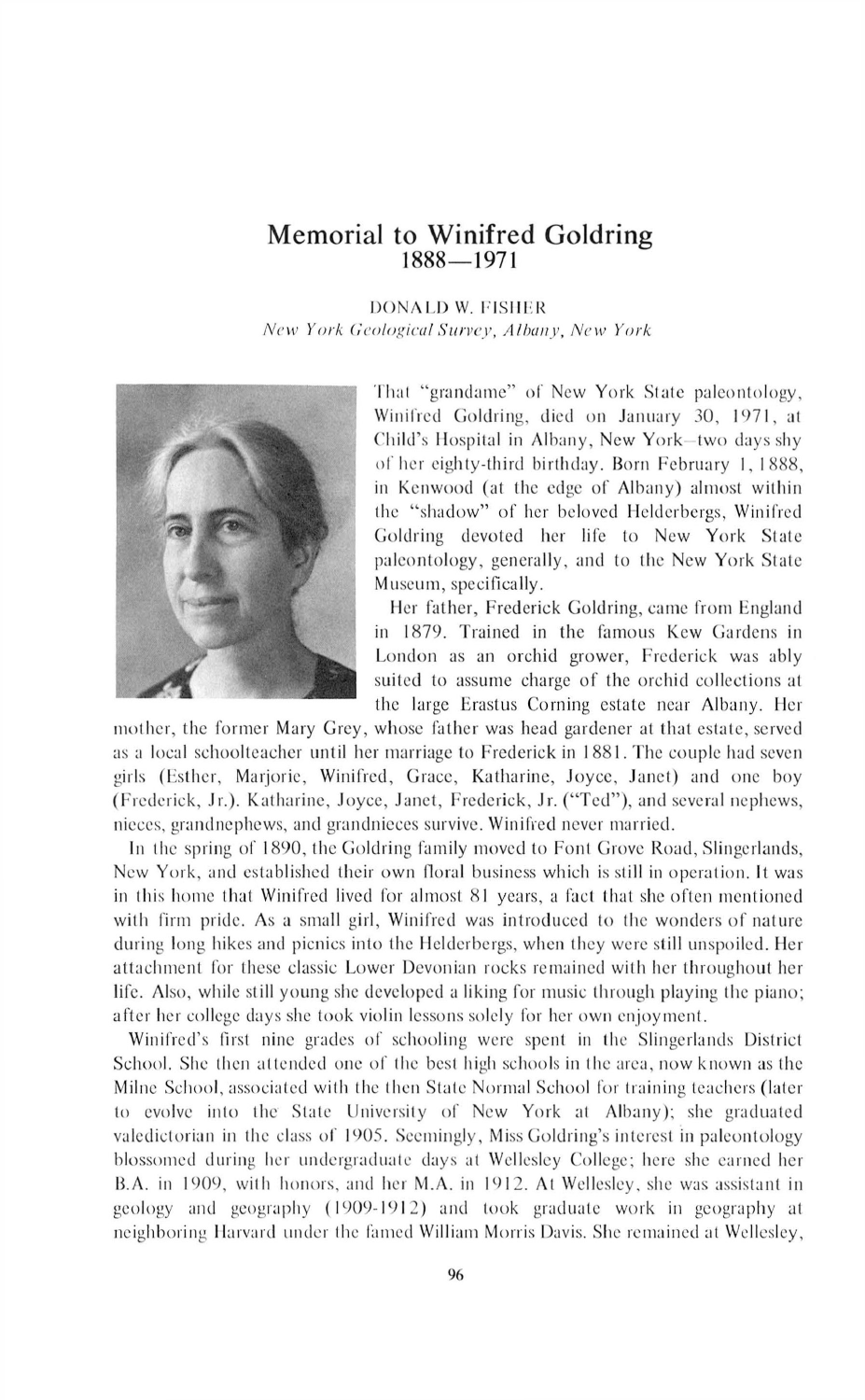## WINIFRED GOLDRING 97

as Instructor in Geology and as Assistant Instructor in the Teacher's School of Science in Boston, from 1912 through 1914 except for the summer of 1913 which she spent at **Columbia University taking a course by the distinguished Amadeus Grabau. Her formal graduate work was concluded in 1921 at The Johns Hopkins University under the** paleobotanical tutelage of Professor Edward W. Berry.

**Winifred Goldring's distinguished career at the New York State Museum began in 1914 when Director John M. Clarke hired her as Scientific Expert in Paleontology. It** must have been awesome and frightening, indeed, to a girl of 26 to be thrust into an environment of such established paleontologists as Clarke and Rudolf Ruedemann. **Successively, she served creditably as Assistant Paleontologist (1915-1920), Associate Paleontologist (1920-25; 1928-1932), Paleobotanist (1925-1928), Assistant State Paleontologist (1932-1938), Provisional State Paleontologist (1938-1939), and State** Paleontologist (1939-1954). Continuing the tradition of her State Paleontologist predecessors (Hall, Clarke, and Ruedemann) Winifred Goldring devoted 40 years of **public service to paleontology prior to retiring in July 1954. For her accomplishments and contributions to the science of paleontology, Winifred Goldring was awarded honorary D.Sc. degrees from two leading eastern colleges for women, Russell Sage (1937) and Smith (1957), and honorary membership in Sigma Delta Epsilon.**

**Probably partly by choice and partly by State Museum policy, Miss Goldring was** somewhat provincial and seldom travelled beyond the borders of the Empire State, **except to attend scientific meetings. Two notable exceptions were an extended trip to Gaspe and Nova Scotia assisting Dr. Clarke in collecting Devonian fossils for his large** memoir of that area, and a trip to Alaska in the 1930s. Other than a trip to Cuba she **never travelled abroad, although, via correspondence, she amassed a large reprint collection which she donated to the State Museum upon her retirement.**

**Dr. Goldring was intensely interested in the State Museum, its organization,** collections, exhibits, and, not least of all, its personnel. She was a woman of strong **likes and dislikes. Possessing a somewhat stern countenance but with a thoughtful and kind heart, she encouraged and gave advice to many budding paleontologists and stratigraphers, as well as to scientists in other fields. It is impossible to know precisely how many ideas for graduate theses originated with her during the period 1930-1950. Museum exhibits were a special passion with her. Considerable planning and** preparation time were exerted on these visual forms of education during her Museum tenure. Who has not marvelled at the restoration of the oldest known Devonian forest from Gilboa, New York, as one steps from the elevator on the fifth floor of the State **Education Building? Constructed under Miss Goldring's direction by George and Henry Marchand, this nationally famous diorama, reproduced in many historical geology textbooks, has become her exhibit signature. Not prone to withhold her feelings about policy and practice, Winifred Goldring commanded a respect from her colleagues not only for her paleontological passion but for her zealousness in upholding principles.**

**If Winifred Goldring had any idols they most certainly would have been her paleontologist mentors and colleagues at the State Museum, Doctors Clarke and Ruedemann. As scientists and as persons they unquestionably exercised great influence over her as evidence by the numerous anecdotes about them that she would recount to**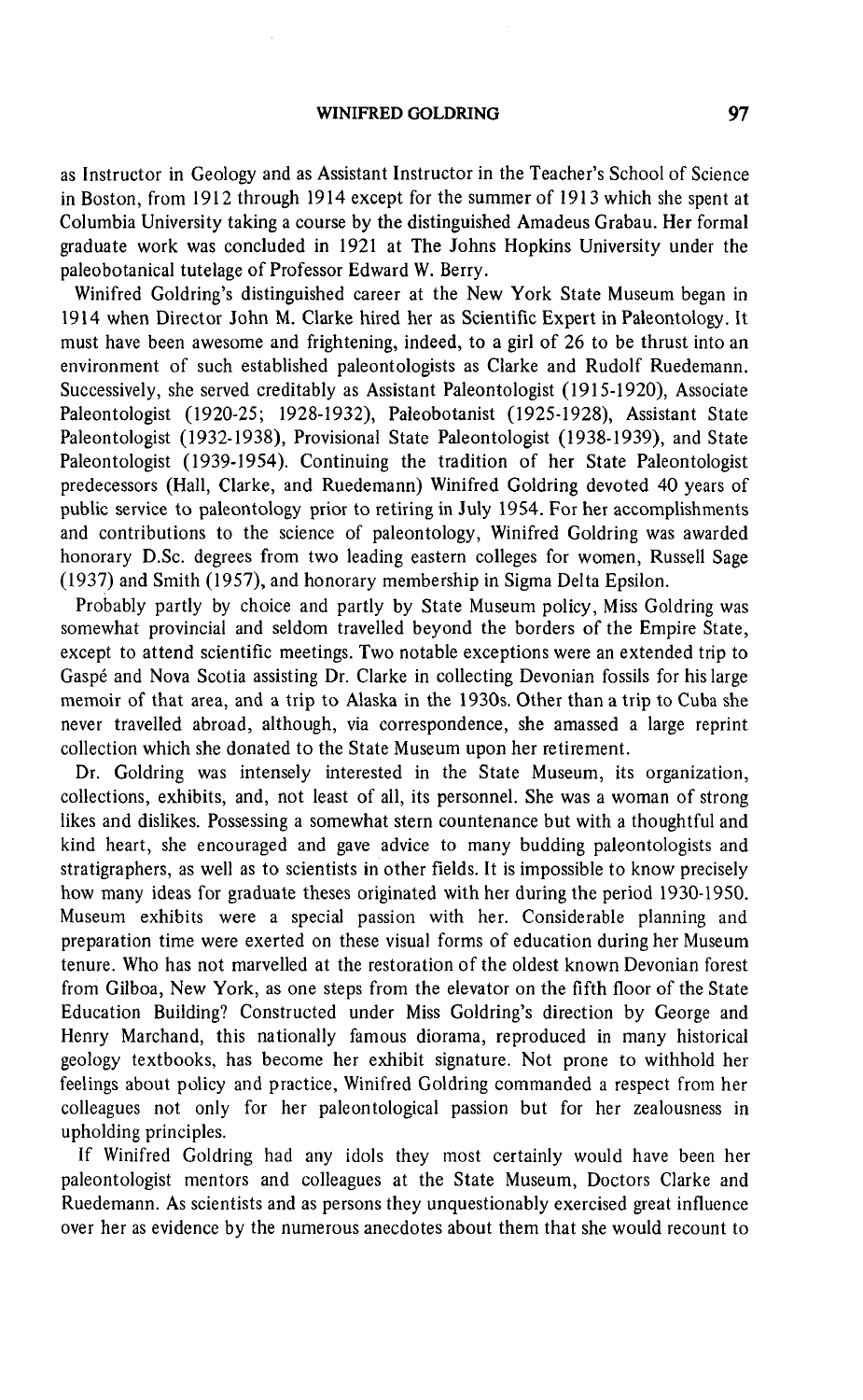me and other younger staff members. And, frequently, her rccollcctions would be spiced with references to the activities of Dr. Rousseau H. Flower, colorful possessor of the Assistant State Paleontologist position from 1944-1951. Like Rucdcmann, Miss Goldring was most impatient with bureaucracy and incompetcnce but extremely patient with her research. One has only to read her publications to gain an insight into her meticulous thinking. True, she was a perfectionist and had she been less so, her bibliography may have been immeasurably longer. But this would have detracted from the splendid publications which she painstakingly produced. Her life-long yearning for things botanical is mirrored in her paleontological research subjects: fossil trees, fossil algae, " sea lilies." Forty-four titles, ranging from Pleistocene salinities through Devonian stratigraphy to Cambrian algae, are found in her bibliography. However, she will be remembered best for her (1) popular-type publications, especially the " Handbook of Paleontology for Beginners and Amateurs: Part I—The Fossils and Part II-The Formations," and "Guide to the Geology of Thacher State Park"; (2) publication on Devonian crinoids, chief among which is the monumental "Devonian Crinoids of New York"; and (3) classic quadrangle studies, "Geology of the Berne Quadrangle," and "Geology of the Coxsackie Quadrangle." It should be noted that all of this work was accomplished in spite of low salaries and little field support.

Doctor Goldring was a Fellow of The Geological Society of America (elected in 1921 and a Vice-President in 1950). The Paleontological Society honored her by electing her its first woman President in 1949. Other professional affiliations were with: The Paleobotanical Society, The Paleontological Research Institution, American Association for the Advancement of Science, Association of American Museums, American Geophysical Union, New York Academy of Sciences, New York Historical Association, Phi Beta Kappa, and Sigma Xi.

In the United States, it is with great difficulty that a woman accedes to a high position in science. Had there been a women's liberation movement in science in her day, I am positive that Winifred Goldring would have been in the forefront of such activity. It irked her immensely that there were so many outstanding male geologists and paleontologists who were vocally prejudicial to women in science. And it was saddening to her that more women did not pursue geology and paleontology as careers. No woman before has attained such a high stature in paleontology in North America. The New York State Museum and Science Service is justly proud of this achievement by Winifred Goldring.

Association with Winifred Goldring has benefittcd all those who knew her in perhaps as many ways as the number of people that she encountered. From among these, 1 have invited three, who perhaps knew her best, to supplement this tribute.

Katherine V. W. Palmer, Paleontological Research Institution, and herself a paleontologist of high repute, excerpts from correspondence and comments, " I did not know Dr. Goldring personally in her early days at the New York State Museum but from the forties on we became close friends through her interest and attendance at meetings in Ithaca of the Paleontological Research Institution. She would relate many anecdotes of her association and apprenticeship with Dr. John M. Clarke, Dr. Rudolf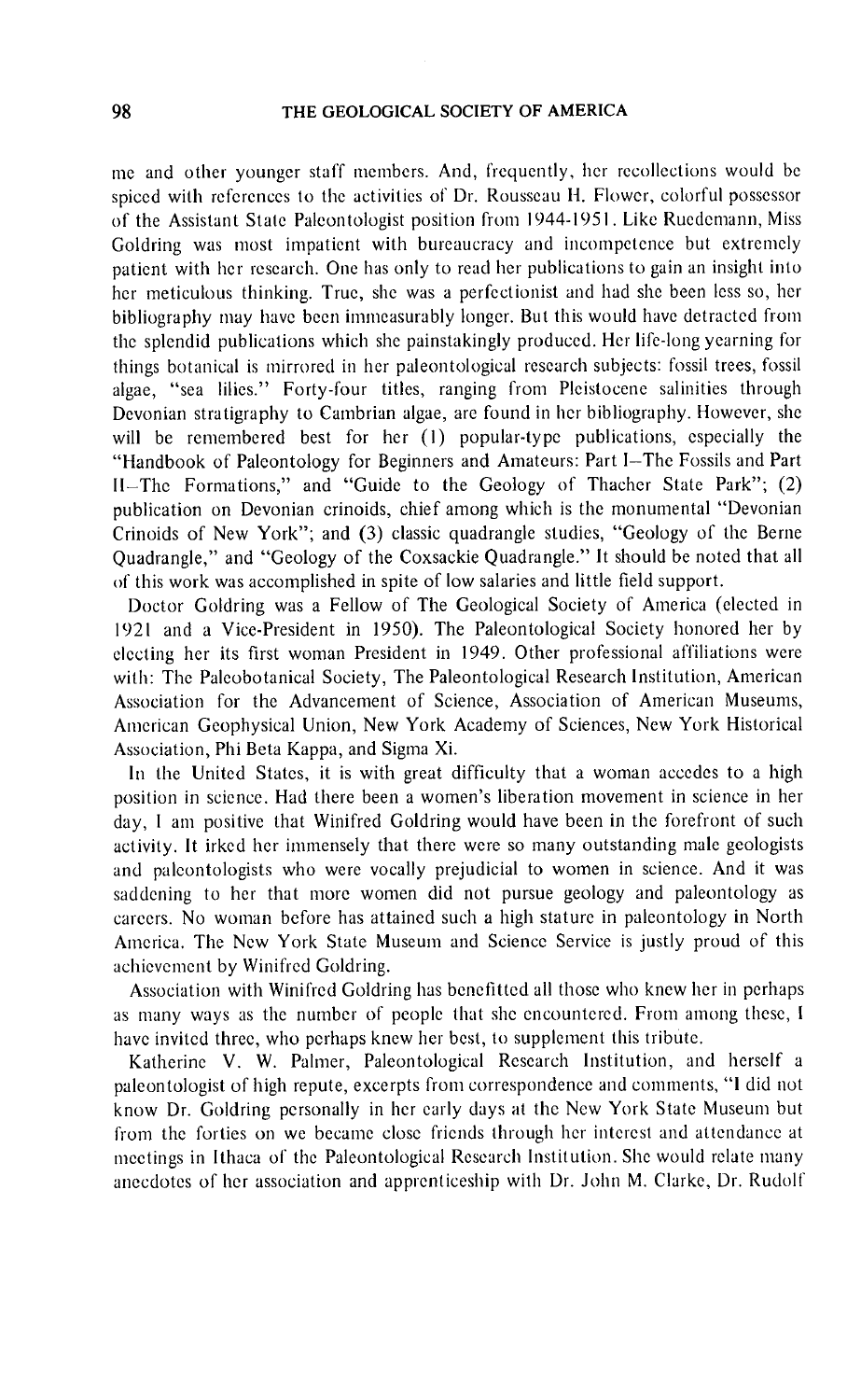## **WINIFRED GOLDRING** 99

Ruedemann, and Dr. Charles Adams [a former Museum Director]. The following from her letters shows her progressive philosophy of research and teaching. 'While at Wellesley, I took a graduate course with William Morris Davis at Harvard. He was quite likely in the middle of the class to ask "How do you know there was an Ice Age?" or something equal to it, and you were expected to present the evidence.' . . . 'I once went to the Helderbergs with Cleland and his class on one of the field trips. I explained something to the boys, at the end I added, "That is our interpretation from the evidence we now have. It is not impossible that we may acquire more facts for modification or change."'...'I have always felt that the teacher who turns out enthusiastic students interested in going on in the subject should rate as high as the man who devotes most of his time to research work and may be reaching only a limited audience.'

" She kept a lively interest in politics and, because of the long association and career at the museum, followed its later progress and change. She wrote, 'I don't recall ever being bored in my life'."

John Rodgers, Yale University and Past President of The Geological Society of America, reminisces, "I have thought of Dr. Goldring with affection ever since, with her colleagues at the State Museum, Drs. Hartnagel, Newland, and Ruedemann, she encouraged and helped the high-school boy who used to haunt the Museum and who wanted to take lessons in geology and paleontology, as it were, from the staff. Furthermore, by continued frank discussion and criticism over the many years during which I have repeatedly gone back to visit her and them, she stimulated me not to settle for the routine but to want to do excellent work in whatever I tackled. In particular, her mildly acidulous comments on the pomposity and self-satisfaction of certain geologists (mostly male, but *not* those at Albany) helped me, I hope, to overcome any such tendencies in myself and to learn to value scientists only for the excellence of what they produced, whatever their age, sex, or reputation."

Dr. G. Arthur Cooper, Senior Paleobiologist at the Smithsonian Institution and recipient of The Paleontological Society's Medal for supereminence in paleontology, eulogizes, " Miss Goldring could serve very well as a model for the new female 'lib' movement. She was never militant and was always entirely feminine, but she took great pride in competition with her male companions and her achievements in paleontology. In the field she was tireless and an excellent observer. Her stratigraphic work was excellent. She worked with me in the field on that very difficult part of the Hamilton in Schoharie Valley. 1 was very pleased to have her help and criticism in trying to tie this semi-marine portion of the Hamilton to the sequence to the west of the valley. Her work in stratigraphy and paleontology is the equal in quality to the best of that produced in New York. I have recommended her handbook on Paleontology to many youngsters and beginners. She was always a delightful companion and a perfect lady in all situations. New York State can be well proud of her."

For the New York State Museum and Science Service, Dr. Goldring's association has augmented the prestigious position which this organization enjoys in international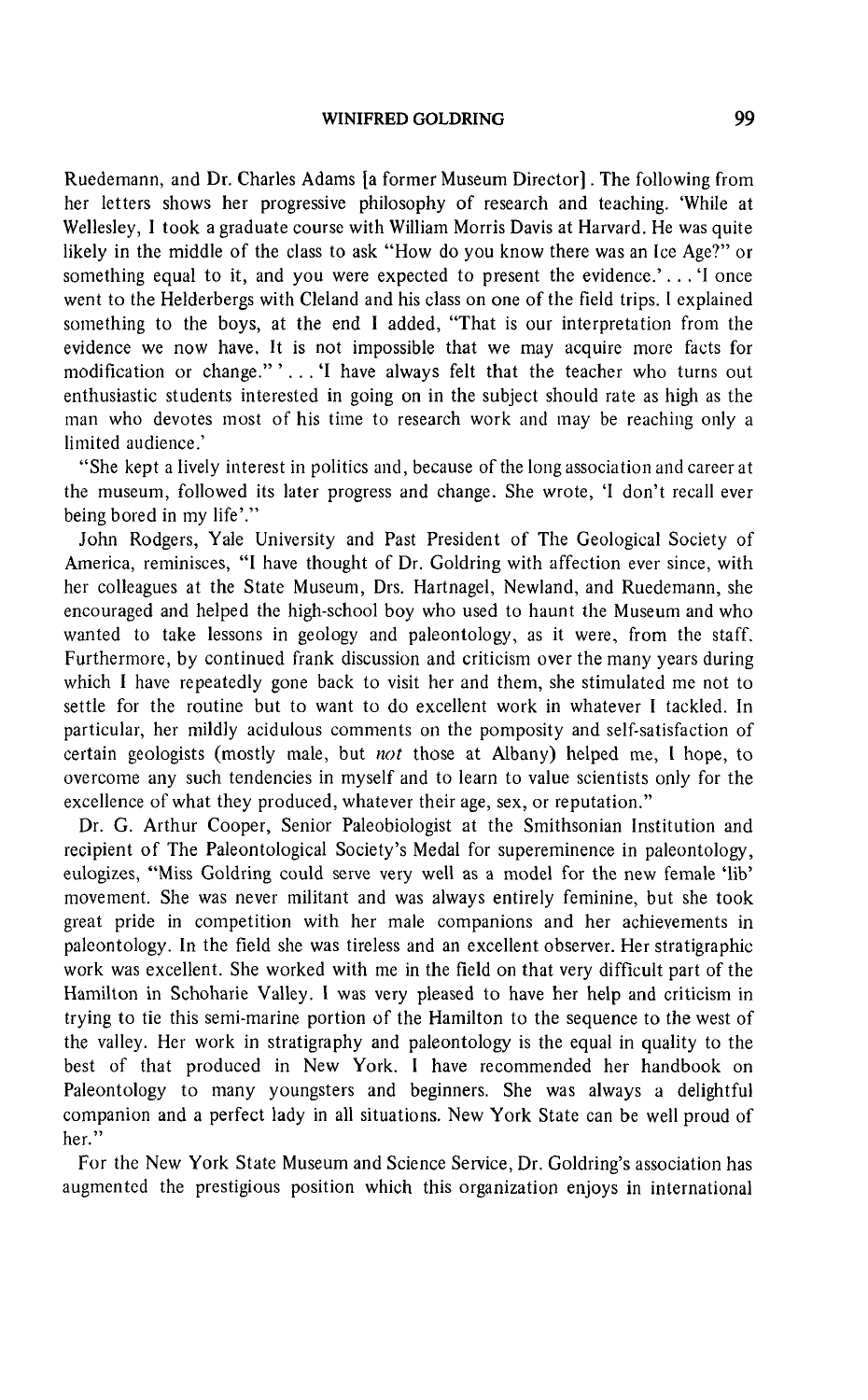paleontology. For myself, I am especially indebted to her, for without her intercession I would not have had the privilege to follow in the footsteps of New York's eminent State Paleontologists.

Her career was her life and, accordingly, she had few outside interests. If one must judge her worthiness, it must assuredly be regarded as eminently successful.

## BIBLIOGRAPHY OF WINIFRED GOLDRING

- 1921 Decreasing salinity of the Pleistocene Champlain sea going southward, as shown by the character of the fauna, with a brief discussion of the Pleistocene fauna of the Hudson Valley and its significance (abstract): Geol. Soc. Amer. Bull., vol. 32, no. 1, p. 132-133.
- ------- Annual rings of growth in Carboniferous wood: Bot. Gazette, vol. 72, no. 5, p. 326-330, 1 pi.
- 1922 The Champlain sea; evidence of its decreasing salinity southward as shown by the character of the fauna: New York State Mus. Bull., nos. 239-240, p. 1 53-194, 2 figs., 5 pis.
- 1923 The Devonian crinoids of the State of New York: New York State Mus., Memoir 1 6, 670 p., 63 figs., 60 pis.
- 1 924 The Upper Devonian forest of seed ferns in eastern New York: New York State Mus. Bull., no. 25 1, p. 50-92, 7 figs., 11 pis.
- 1926 New museum exhibits: The fossil forests of Gilboa; What is a fossil? What is a geological formation?: New York State Mus. Bull., no. 267, p. 81-84, 1 pi.
- ------- New Upper Devonian plant material [Gilboa, New York]: New York State Mus. Bull., no. 267, p. 85-87, 5 pis.
- ------ New species of Hamilton crinoids [Hamilton, New York] : New York State Mus. Bull., no. 267, p. 89-92, 1 fig., 2 pis.
- 1927 The oldest known petrified forest [Gilboa, Schoharie County, New York] : Sci. Monthly, vol. 24, no. 6, p. 515-529, 14 figs; Smithsonian Inst. Ann. Rept. 1928, p. 315-324, 9 pis., 1929.
- 1929 Handbook of paleontology for beginners and amateurs; Pt. I, The fossils: New York State Mus. Handbook 9, 356 p., 97 figs.
- $-$ -- An outdoor exhibit of the Gilboa fossil trees: New York State Mus. Bull., No. 284, p. 33-35, 3 pis.
- 1930 The oldest known fossil forest: New York State Education, vol. 17, no. 8, p. 704-707, 2 figs.
- ------- The oldest known petrified forest: Am. Forestry and Forest Life, vol. 36, no. 8, p. 491-493, 546-547, 6 figs.
- 1931 Handbook of paleontology for beginners and amateurs; Pt. 2, The formations: New York State Mus. Handbook 10, 488 p., 62 figs.
- 1933 Guide to the geology of John Boyd Thacher Park (Indian Ladder region) and vincinity: New York State Mus. Handbook 14, 112 p., 29 figs., 3 pis.
- ------- A new species of crinoid from the Devonian (Oriskany) of Maine: Portland Soc. Nat. History Proc., vol. 4, p. 153-155, 2 pis.
- 1934 Some Hamilton crinoids of New York and Canada: Buffalo Soc. Nat. Sci. Bull., vol. 15, no. 3, p. 182-200, 2 pls.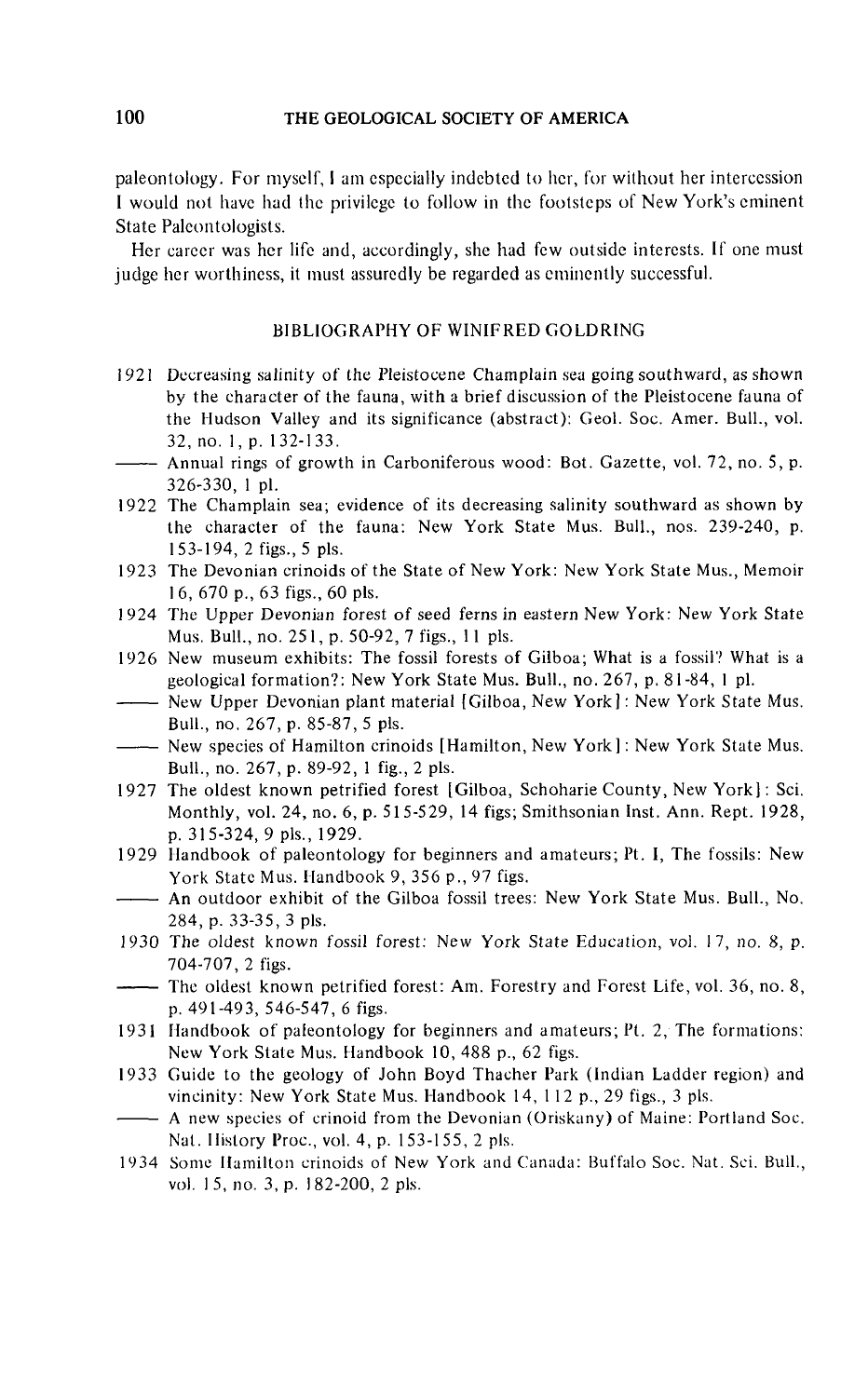- 1935 Der älteste versteinerte Wald aus der Devon-Zeit von New York: Natur und Volk, Band 65, Heft 4, p. 151-155, 3 figs.
- Geology of the Berne quadrangle; with a chapter on glacial geology by John H. Cook: New York State Mus. Bull., no. 303, 238 p., 50 pis. incl. geol. maps, 23 figs.
- ------- Some Upper Devonian crinoids from New York: Carnegie Mus. Annals, vol. 24, serial 164, December 1934-August 1935, art. 10, p. 337-348, 3 pis.
- ------- New and previously known Middle Devonian crinoids of New York: Carnegie Mus. Annals, vol. 24, serial 164, December 1934-August 1935, art. 11, p. 349-368, 3 pis.
- 1936 Some Hamilton (Devonian) crinoids from New York: Jour. Paleontology, vol. 10, no. 1, p. 14-22, 2 pis., 1 fig.
- 1937 On the origin of the Saratoga mineral waters; *Cryptozoon*, plant nature and distribution: Science n. s., vol. 86, no. 2241, p. 530-531.
- 1938 An Upper Devonian species of *A orocrinus*: Carnegie Mus. Annals, vol. 27, art. 5, p. 109-112, 4 figs.
- Devonian crinoids from the Mackenzie River Basin, Northwest Territories, Canada: Bull. Am. Paleontology, vol. 24, no. 81, 23 p., 2 pis.
- ------- Algal barrier reefs in the Lower Ozarkian of New York with a chapter on the importance of coralline algae as reef builders through the ages: New York State Mus. Bull., no. 315, p. 5-75, 20 pis., 2 figs., index and geol. maps.
- ------- Additional notes on previously described Devonian crinoids: New York State Mus. Bull., no. 315, p. 77-83, 2 pis.
- 1939 Report on geological areas in New York State: New York State Mus. Bull., no. 317, p. 119-131, 1 fig., index map.
- Linobrachiocrinus, new name for Linocrinus Goldring, 1938, not Kirk, 1938: Jour. Paleontology, vol. 13, no. 3, p. 354.
- 1942 Crown of *Ancyrocinus bulbosus* Hall [from New York]: Buffalo Soc. Nat. Sci. Bull., vol. 17, no. 3, p. 13-18, 1 pl., 2 figs.
- ------- (and Flower, Rousseau Hayner), Restudy of the Schoharie and Esopus formations in New York State: Am. Jour. Sei., vol. 240, no. 10, p 673-694.
- 1943 Geology of the Coxsackie quadrangle, New York: New York State Mus. Bull., no. 332, 374 p., 50 pis., 24 figs., geol. maps incl. index, includes chapter on glacial geology, by John H. Cook.
- 1944 (and Rudolf Ruedemann), Memorial to David H. Newland: Geol. Soc. Amer. Proc. 1943, p. 209-216, port.
- ------- (and Flower, Rousseau Hayner), Carlisle Center formation, a new name for the Sharon Springs formation of Goldring and Flower: Am. Jour. Sei., vol. 242, no. 6, p. 340.
- 1945 Notes on *Thamnocrinus springeri* Goldring and other Hamilton crinoids: Am. Jour. Sei., vol. 243, no. 2, p. 57-65, 1 pi.
- 1946 A new lower Chemung crinoid [N. Y.]: Bull. Am. Paleontology, vol. 31, no. 119, p. 1-8, 1 pi.
- 1948 Occurrence of *Gennaeocrinus kentuckiensis* (Shumard) in Pennsylvania: Wagner Free Inst. Sei. Bull., vol. 23, no. 1, p. 1-3, 1 pi.
- ------- Status of *" H o m o c rin u s" cylin d ricu s* Hall: Wagner Free Inst. Sei. Bull., vol. 23, no. 4, p. 25-3 1,1 pi.